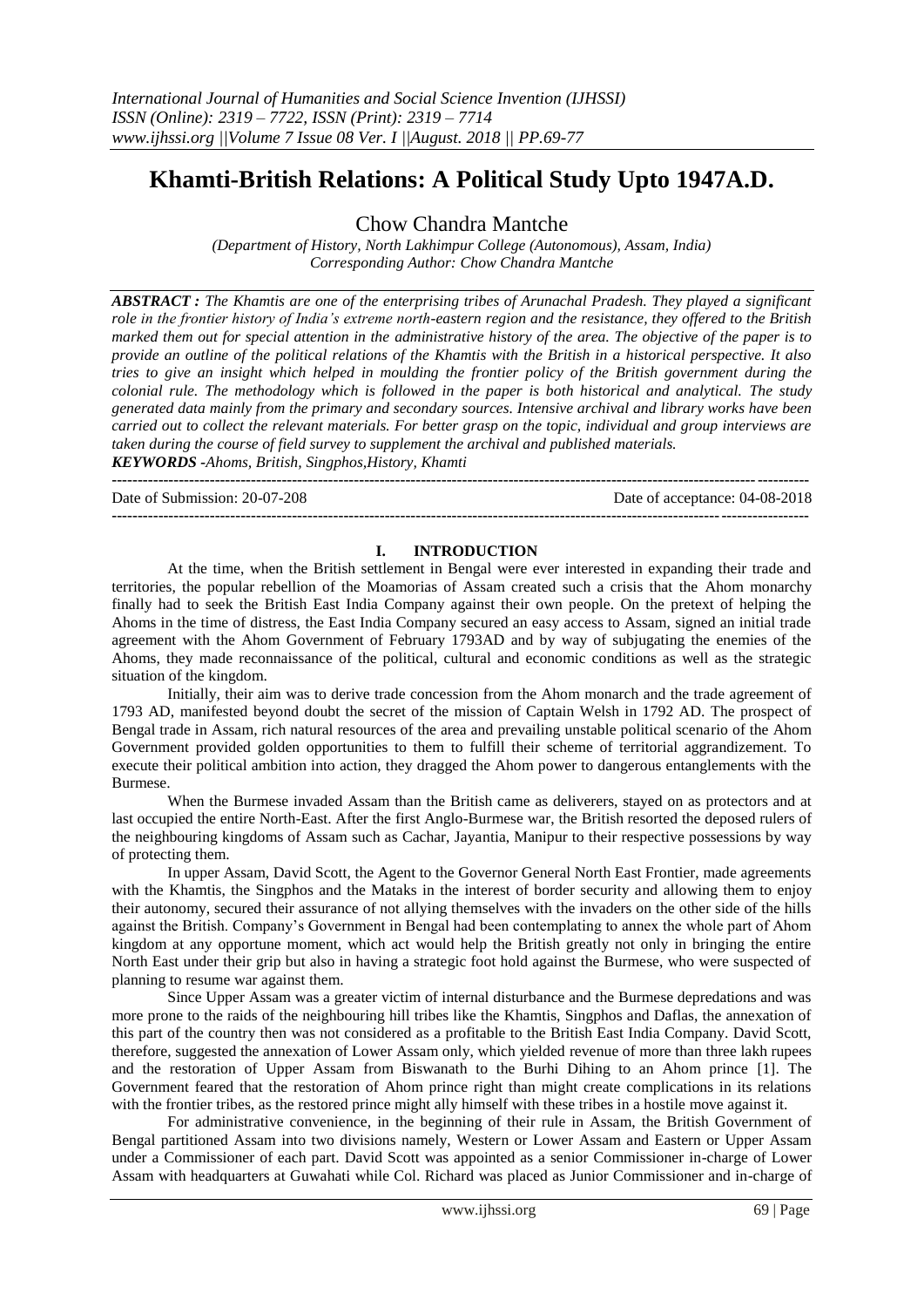Upper Assam with headquarters at Rangpur. Senior Commissioner David Scott was to remain in-charge of overall administration so as to keep uniformity in the pattern of administration. Both the Commissioners were independent in their jurisdiction, but were expected to act conjointly when together.

In December 1825AD, Col. Richard resigned from the post of Junior Commissioner and he was succeeded by Col. Cooper who was also the Commander of the troops in Assam. On Scott's request for European assistant Capt. Adam White of the 59<sup>th</sup> Regiment, and author of 'Considerations on the State of British India" was appointed in December 1825 to assist him at Gauhati [2].

In March 1828AD, Lt. Neufville who had distinguished himself in the operation against the Singphos was appointed Junior Commissioner administered Eastern Assam and had remained in political charge of Sadiya. On Capt. Neufville"s death in July 1830AD, Capt. Adam White was appointed to Upper Assam, but he could join the new assignment on October 1, 1831AD. Lt. James Matthie officiated in the interval.

Eastern Assam, according to the division of Scott, covered roughly the then district of Sibsagar, Lakhimpur, a small portion of Darrang and the Sadiya Frontier Tract. If included three tracts of considerable political importance, *viz*, the territories occupied by the Moamorias, the Khamtis and the Singphos and as they were managed at first from the British station of Sadiya, hence they were generally known as the Sadiya country.

### **II. DISCUSSIONS**

When the British took over the administration of Assam, they found the Khamti's controlling the Sadiya tract. They thought it expedient to give recognition to the office usurped by the Khamti Chief and David Scott, the Governor General's Agent, went to extent of recommending that the area inhabited by the Khamtis along with the Matak should be kept apart in the event of making over the administration of Upper Assam to a native Ahom prince.

Mr. Scott, the Governor General"s Agent, recognized the Khamti Chief *Chou Salan Sadiya Khowa Gohain* as the local officer of the Assam Government, permitted him to collect the poll tax of Assamese of the district and entered into arrangements under which the *Khawa Gohain*, instead of himself paying taxes, undertook to maintain a contingent of 200 men, to be armed by the British Government [3]. That contingent is supplied by arms and ammunition at the expense of Government; they are drilled by the subedar of the Assam Light Infantry four months in the year, and arms, when in want of repair, are forwarded to head-quarters at Biswanath [4]. In 1824AD, this force rendered material aid against the Singphos. The internal management of the Khamtis vested in their own Chief who dealt with petty cases amongst the local Assamese but all the important cases of revenue and civil jurisdiction were referred to the British political Agent.

The relations that existed between the Khamtis of Sadiya and their brethren in Bor-Khamti led, however, at times to much uneasiness and doubts as to the loyalty of the former. In 1830AD, for instance, a body of Singphos and Bor-Khamptis invaded the tract South of Brahmaputra, but were dispersed by troops under captain Neufville [5].At that time rumours were floated that the *Khowa Gohain* was in league with the Borkhamti and Singphos which report was however discredited by the local British officers.

In May 1835AD, immigrants of Moonglary Khamtis numbering 230 souls came wishing to settle under the British Government and asking for arms and exemption from taxes for 10 years. They were allowed by the British Government to live free from all dues for three years but their prayer for firearms was turned down. The Government seems at this period to have been much impressed with the advisability of inducing colonists to take up land at the head of Assam valley, provided that their doing so did not interfere with the area reserved for tea cultivation [6].What was wanted was a cheap and effective barriers against future invasion from Burma, the dread of which long continued to trouble the Government, and explain much of the policy in regard to Upper Assam, Manipur and this frontier generally [7].

Everything went on peacefully, so long as Chou Salan Sadiya *Khowa Gohain* was in power but after his death in early 1835AD, his son Chow Rangfat Sadiya *Khowa Gohain* came to power. With the coming of their new Chief, the Khamtis showed signs of dissatisfaction and it was due to the arrogance of the new chief compelled the British Government to remove the Khamtis from the position of pre-eminence which they had hitherto enjoyed.

A dispute had arisen between the Sadiya *Khowa Gohain* and the *Barsenapati*, the Chief of the Mataks, regarding a tract of land called Saikhowa, on the south bank of river Brahmaputra. To prevent the collision between the two, the British officer officiating at Sadiya attached the land and ordered both the parties to refer their claims for his consideration. Khamti Sadiya *Khowa Gohain* was reluctant and in defiance of the order, took forcible possession of the disputed land and treated all remonstrances with open contempt. The Governor General"s Agent was compelled, in vindication of his authority, to order first the suspension, and thereafter the removal of the Khamti Chief from the post of *Khowa Gohain*. To maintain proper control over Sadiya tract, the Government took some punitive actions against the tribes inhabiting the area.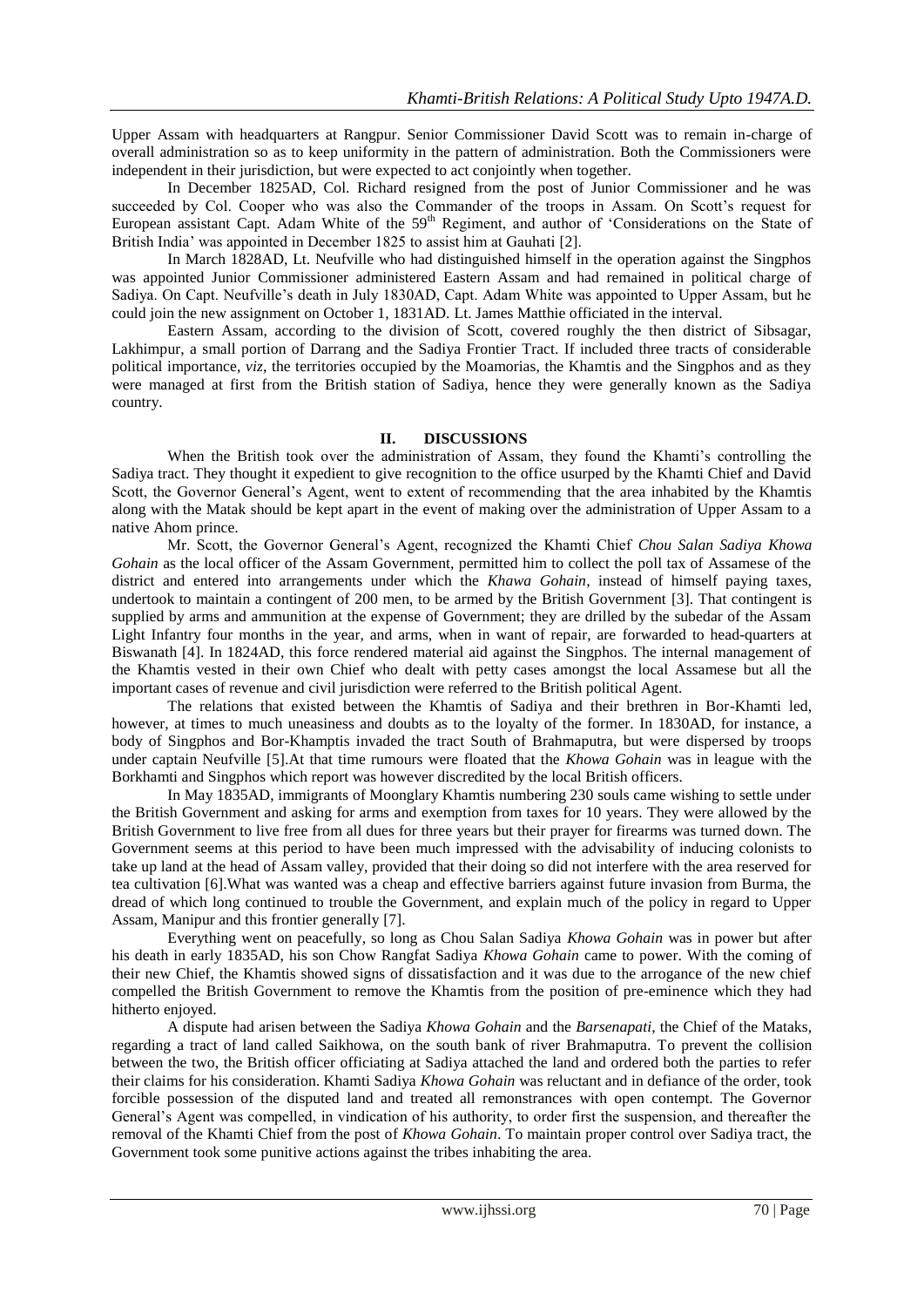The *Khowa Gohain* was therefore removed to a station down the river out of the reach of temptation to intrigue, and his post was abolished, the duties being made over to the British officer stationed at Sadiya in charge of the troops, who was to collect the capitation tax from those cultivators who paid it and to administer justice to the Assamese either directly or by a *punchayat*[8].

As regards internal management, the Khamtis were left to their own chiefs. No change was made in their relations to Government, and no taxation was in fact ever imposed on them. The British officer in - charge was, as far as they were concerned, left to interpose or mediate only in serious cases or where members of different tribes were parties to the dispute[9].

The Khamti Chiefs seemed satisfied with these arrangements. During the subsequent period, the relations between the Khamtis and the British remained quite cordial. The Khamtis rendered valuable services to the British Government. In the year of 1835AD, the Singphos under one of Hukong valley Chief Duffa Gam entered Assam and took the possession of Gaekwah and attacked the British ally, the Bisa Chief and killed ninety of his people, the Khamtis assisted Captain Charlton with their contingent to disperse the rebel Singphos. They (the Khamtis) did certain good service immediately afterwards against the Singphos – so good indeed that the Government rather rashly rewarded them by permitting the ex-*Khawa Gohain* to return to Sadiya in a private capacity to live among them[10].

In fact, they were not contented, and the ex- *Khawa Gohain* fomented the hostile feelings. They had lost their profitable position of control over the Assamese; their slaves had been released; and they knew it was possible that they might be taxed[11].

With the abolition of slavery in the year 1834AD, the Khamtis had to incur a great set back in to their traditional economy because they were mainly depended upon the Assamese slaves for cultivation of their land. The British action in releasing the slaves was resented and regarded as the most highhanded act of all. Many incentives to revolt were secretly ranking in their mind.

In 1837AD, the local officers were warned that the ex-*Khawa Gohain was* intriguing to form a combination of tribes to attack Sadiya, but no tangible proof was obtained, and the warning was disregarded[12]. In this connection, John F. Michell wrote, "In this year (1837) the Khamtis were supposed to have entered into a treaty with the Abors and Mishimis to attack us. The Khamtis marched into the Mishimi country ostensibly for the purpose of recovery of slaves"[13].

At length in January 1839AD, the long meditated plot developed itself in action[14].The Khamtis made a sudden attack on the British station at Sadiya. Way back in 1883 Alexander Mackenzie reported that "On the

evening of the 19<sup>th</sup> of January, Colonel White, the officer in command at Sadiya, had held a *durbar* at which the Khamti Chiefs attended, to all appearances as friendly and loyal as they had hitherto outwardly shown themselves. The very night, a body of 500 Khamtis under their Sadiya Chiefs advanced upon the post from four directions, surprised the sentries and made for Colonel White"s quarters and the sepoy lines, firing the station as they rushed through. The surprise was complete, and their enterprise was fatally successful. Colonel White was butchered, eighty others were killed or wounded, and all the lives but two were burnt to the ground"[15].

There is a discrepancy in respect of the date of attack as between the account of Mackenzie and Michell. To quote Michell, "In 1839AD, it was supposed that all danger had blown over, and it was thought the Khamtis would never rebel unless supported by a large Burmese army, but on the 28th January, about 2 in the morning, Sadiya was attacked by 600 Khamtis divided into four parties, who stormed the stockade in which the troops and their families were killing 80 persons and the political Agent. The Khamtis lost 21 men killed"[16].

The attack was conducted in a very systematic manner. The Assamese nobles residing at Sadiya were privy to it. The whole town lay at their mercy. Then contrarily to all expectations, they suddenly retired. It was the boldest attempt yet made by the hill tribes. Had they combined with the Matak chiefs or with Singphos, the whole of Upper Assam would have been lost to the British and turned into a desert [17]. The inhabitants were greatly alarmed and they became further terror-stricken by the rumour that the Burmese had been coming in the rear of the Khamtis[18].

After the daredevil attack, the winner of the game, the Khamtis, instead of taking possession of Sadiya, retreated for unknown reason. Among their leaders, *Tao-a-Gohain* and *Kaptan Gohain* retreated towards Dibang valley, while *Chaupha Plung lu* and some others took refuge in the Singpho-Mishmi areas.

Mention may be made on the legendary hero of the attack Chaopha Plung lu alias *Ran Gohain* or *Ranua* Gohain (a appellation by the plain people of Assam. The word *'Ranua'* denotes warrior in Assamese. For being a warrior of indomitable nature, he was known as *Ranua Gohain*). He was bold, frank and self-respected man, popular among all section of people including hill tribes of neighbouring areas. He was known a *Chaopha kon mung* (great king of the land). Tale of his bravery is told in great length among the Khamtis. He was instrumental in fomenting discontent among the Khamtis against the oppressive British *Raj*. From his childhood he had nurtured hatred against the British and as a true patriot, his objective was to liberate the land from the British servitude. It was he who took a quarrel with Col. Adam White on the issue of emancipation of two slaves which was treated as an act of British highhandedness by the Khamtis, resulted to an uprising. He proved no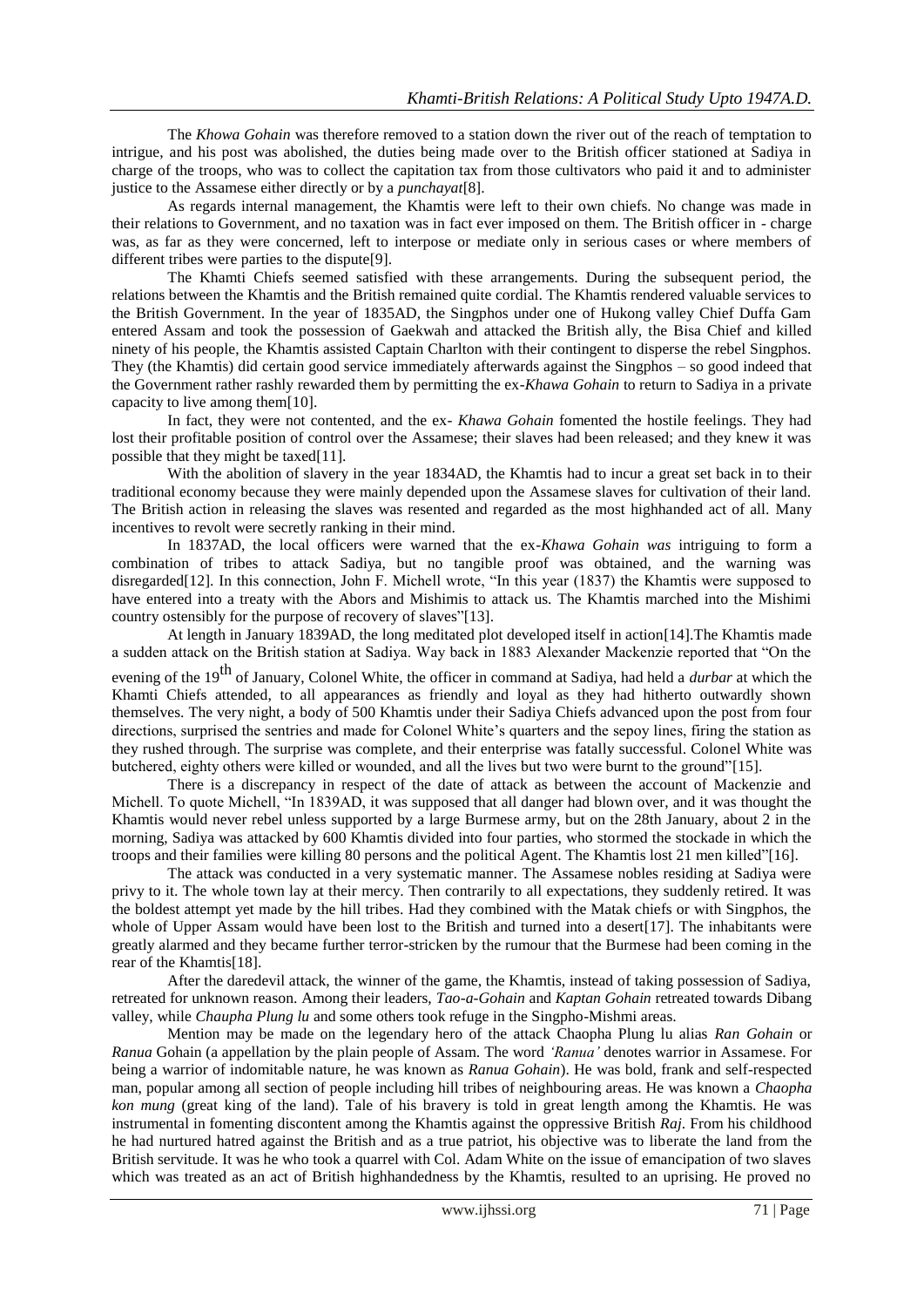match for the well trained British soldiers. He killed Colonel Adam White and some eighty soldiers" single handed [19] and then being overpowered by the British, had to surrender. He was made captive and confined at the Sadiya magazine. He effected his escape from the magazine along with his brother in law, after killing the guards of the post while on flight, his brother-in-law Chow Ingci Mang got wounded by a bullet firing and as a consequence of it, he had to carry his brother-in-law at his back, but unfortunately, he felt down into ditch and got one of his feet broken. However, he managed to arrive at Kundil by crossing the river and sheltered in the jungle where some fishermen saw him and reported to the British authority at Sadiya. An expedition was led against *Ranua Gohain* and he was surrounded in his abode from all sides. Being incapable of moving due to his wounded foot, he preferred death in the hand of his enemies. He came forward to surrender in front of the British. So, he removed his armlet that was believed to have magical power that protected him from all sorts of danger. Then he sat on a few "*pan'* leaves in a yogic posture. While on his posture, he was reciting religious sermons. He received bullet shots fired by the soldiers at which he was succumbed to death[20].

Considering his selfless braving, able leadership and unrivalled individuality people respected him as king i.e. *Chau Pha Kon Mung*[21].

Alexander Mackenzie gave his impression of the Khamti uprising in the following words, "Had the Khamti Chiefs now shown resolution equal to their skill in combination, they might have done serious damage to over position in the frontier. As it was their hearts failed them after the capture of Sadiya. They retreated with all adherents without waiting for attack and deserting their villages took refuge with their leaders, the Tao and Captain Gohain, among the Dibong Mishmi. A rising among the Khamptis south of the Brahmaputra was put down by the troops. The Singphos, Muttocks and Abors at once offered their aid in punishing the insurgents. The Khamptis had no friends among those they had so long oppressed"[22].

Major Jenkins, Agent to the Governor General, giving his account of the uprising in a letter to Princep on 4th February, 1839AD, wrote; "The attack of the Khamtis was the boldest attempt yet made in the eastern frontier." He was disposed to believe that the Singphos, the Muttocks and even the court of Ava had actively instigated the insurrection. The Muttocks were reported to be in a state of disaffection and defiance. Captain Hannay connected fresh arrival of a number of "Kakos" from across the Patkoi in neighbouring Singpho villages immediately preceding the uprising with a "deep laid plot" to subvert British presence in Assam[23].

After order had been restored at Sadiya, reinforcements were sent to different directions to trace the movements of the Khamti rebels. They found all the Khamti villages and settlements deserted. Men, women and children all had retired in the direction of Mishmi hills for fear of retaliatory actions. All the deserted Khamti villages were burnt down and the soldiers returned to Sadiya without effecting a single arrest[24].Captain Vetch, who was placed in-charge of Sadiya, was bent upon retaliatory measures and insisted on issuing a general proclamation of outlawry against the insurgents in arms. But he was prevented from taking so drastic a step by the supreme Government[25] who simply approved of his measures for announcing rewards were offered for the arrest of the insurgent leaders, but this produced no desired result[26].

From 1839 to 1843AD, the Khamtis had to pass very hard days; the British soldiers burnt down their villages, killed their domestic animals and destroyed the granaries. Combing operations were held to capture their leaders. Finally, they were able to capture *Chau-lik*, the second son of *Ranua Gohain*, who being refused to surrender, ultimately killed by the British. With the help of the Singphos and the Mataks, the British troop caught *Chau Keing*, the eldest son of *Ranua Gohain* who had to surrender under circumstances. That was the first batch of the Khamtis to surrender. *Chau-Keing* and his two hundred followers were deported to the southern bank of the Brahmaputra in Lakhimpur District. They were allowed to settle on the bank of the river Dibru locally known to the Khamtis as *nam-che-pu*. Gradually, this group of Khamtis established a small hamlet at *Chau-kei-ting* (present Chowkidingi of Dibrugarh town is the corrupt form of Chau-Kei-ting) and Jakai areas about seven miles from Dibrugarh town. As the area was possessed by Khamti Chief *Chau-kei-ting* it was named *Chau-kei-ting* (in Tai, *ting* means highland). This group of Khamtis extended their settlements towards south bank of the river *nam-jin, i.e Ceca* in subsequent period. The descendants of *Chau-Keing* and his followers lived on the bank of river *Ceca* and *Khamtighat* areas till 1942-43AD[27].

Soon after the deportation of *Chau-Keing* to Dibrugarh, about 900 Khamtis laid their arms and surrendered under their two leaders, *Chau-Thun Gohain alias Sissi raja* (cousin of Sadiya *Khowa Gohain*) and *Chau-La Gohain alais Bhadiya Gohain. Chau-Thun Gohain* and his 400 followers were sent to the northern bank of river Brahmaputra and allowed to settle at Dhemaji. *Chau Thun alias Sissi raja* was very rich in gold, a huge amount of gold and silver were possessed by the British from him. He was childless. After his death, some of the Khamtis migrated to Narayanpur and Sadiya and a small number of them merged with the local people in the subsequent period.

The second division, under the leadership of *Chau-La alias Bhadiya Gohain,* son of ex-Sadiya *Khowa Gohain* and his 500 followers were sent to Narayanpur in the western part of Lakhimpur district*.*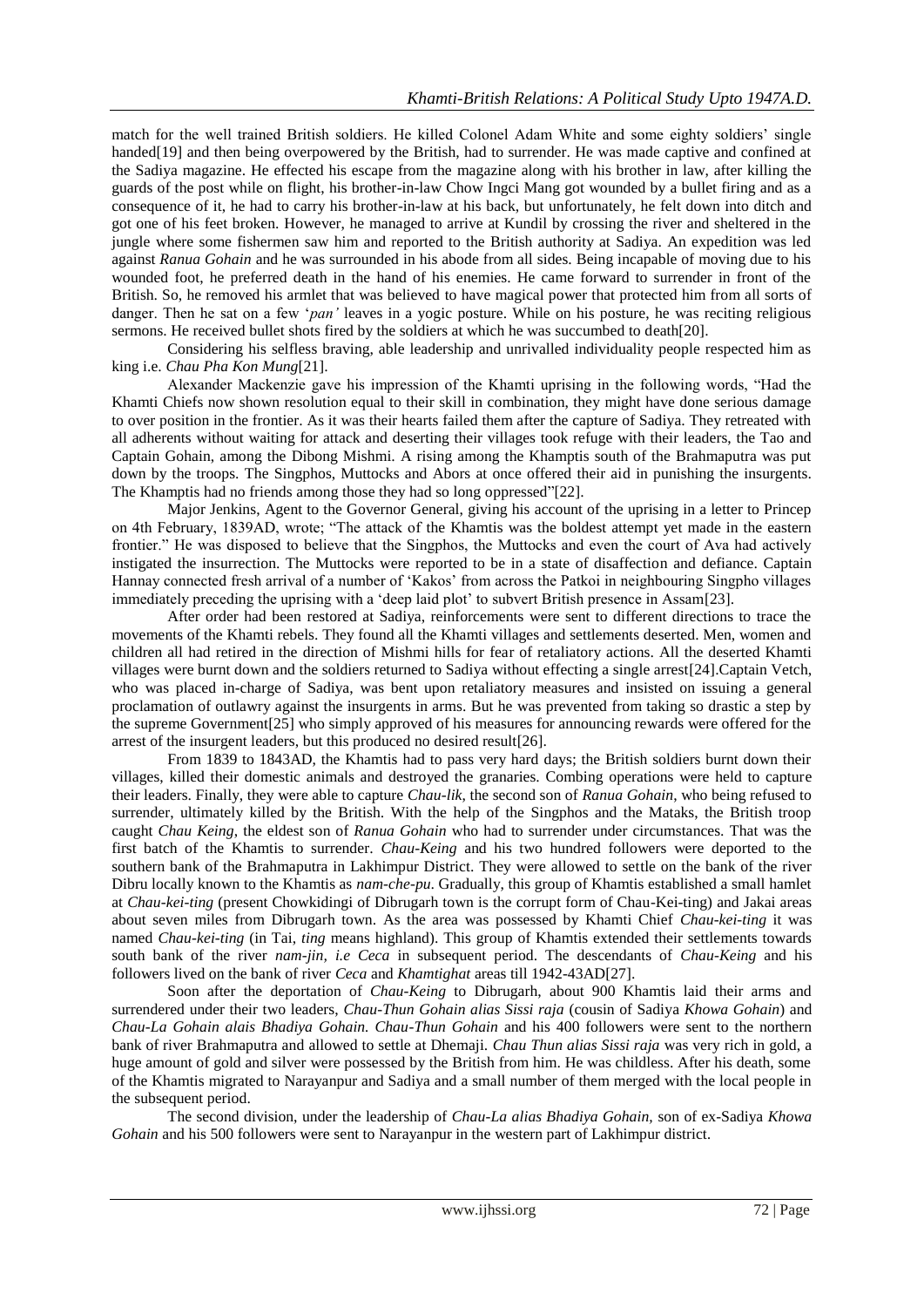*Tao-a-Gohain and Kaptan Gohain* (a cousin of late *Sadiya Khowa Gohain* were chased and both were compelled to surrender. A small colony was set up under *Kaptan Gohain* at Chunpura, a short distance from Sadiya.)

In the cold weather of 1839-40AD, two more campaigns went into action dislodging those of the rebels who sought refuge, and were still in hiding in the interior of the Mishimi hills. The insurgents surrendered in batches. But it was not until December 1843AD, that the last batch came in and submitted. Those who surrendered last were settled about Sadiya to form a screen between the Assamese and Mishmi and they were so dispersed that ceased from that time to be of any political importance[28].

During the period of Khamti-British conflict (1839-43AD) a group of Khamtis left for Borkhamti country, their original home in Burma. In 1843AD, sons of *Ranuwa Gohain* and *Tao-a-Gohain* sent a petition to conclude a treaty for permission to return to Sadiya to place themselves under the protection of the British Government[29].

An agreement with the Khamti chief was concluded by the British in 1843AD.The excerpt of the agreement is given below-

"We, late inhabitants of Derack and Suddeya, were engaged in the attack upon the latter place, and fled to the Mishmee country; we have offered our submission to return back, if our former offences were overlooked, and now we have returned agreeably to the orders of the political Agent, with our followers, viz, Chowdung, Chawding, Long Fong, Poychoy, Chalan, Sham, Poom, Metong and Chowlah, but the whole of the Khamtees are unable to return for the present, owing to their crops being uncut. However, they hereby promise to come in with all their families after their crops have been gathered, or with a month and half from this date.

1. We shall be allowed a sufficient quantity of lands for our support, either at Choonpoora or at Noa Dehing, for a term of five years rent free, and after the expiration of that period we agree to pay a moderate rent for the lands we may cultivate, or pay a house tax, as Government may choose to authorize. Any orders that may be issued respecting the Abkarry shall be duly attended to.

2. We engage also to endeavour to prevent or intercept any inroads of the Singphoos or Mishmees on the Suddeya ryot, and shall obey all orders of the civil or political authorities on the frontier.

3. We further engage that we shall desist from trafficking in slaves according to the regulations of Government generally.

4. All petty crimes and offences occurring amongst ourselves shall be settled by the chiefs of the villages, but in all heinous offences, such as robbery, murder, dacoity, wounding and counterfeiting the coin, we promise to make over the offenders to the political Agent, with their respective witnesses for trail; and disputes between the heads of the different villages or clans shall also be referred to the same authority.

5. At the expiration of ten years the whole of our engagements will be subject to a revision and alteration, as it may seem best to His Lordship to determine on.

6. Should we or any of the Khamtees in any way depart from the faithful adherence of the above Agreement, and commit any acts of violence, we shall be subject to be driven out of the province, and be without further excuse.

(True translation)

Frans Jenkins

Agent, Governor-General"[30]

As per the term of the treaty the Khamtis were allowed to return back with their wives and children and they were allowed to settle in the valleys of rivers Tengapani, Tengapani Kamlang and Dirak respectively. These villages were administered under the chieftainship of the descendant of *Chau-Cham-Lung-Keing-Kham* and *Chau-noy-Lung keing-Kham.*

In 1844 A.D, the Khamtis were allowed to settle somewhere in the vicinage of their old villages. Most of them were re-settled in new villages and since that time they have been perfectly well behaved.

The Khamtis living about Sadiya and Saikhawa paid revenue but those living on the Tengapani beyond the inner line though acknowledged allegiance to the British Government but paid no revenue. A small force of 24 men known as the Khamti volunteers was employed for the protection of the villages around Sadiya. They received a trifling yearly pay from the Government and were supplied with muskets and ammunitions for patrolling the paths to the north and east of Sadiya by which the Mishmis came down to the plains[31].

The settlement of Sadiya, Derak, Nidopani, Tengapani, Dehing, Morowapani and Kopahatoli did not pay any revenue where as the other Khamtis paid revenue and were much of the same footing as the other ryots on the plains[32].

To break their resistance for ever and to prevent them from forging any future combination, the Khamti settlements were dispersed over a very wide stretch of country. In 1844AD, the position of the Khamtis was as follows: "One body had been settled at Sunpura above Sadiya under Captain Gohain, cousin of late "*Khowa Gohain'* when the British found in position on assumption of power. Another batch consisting of Moonglary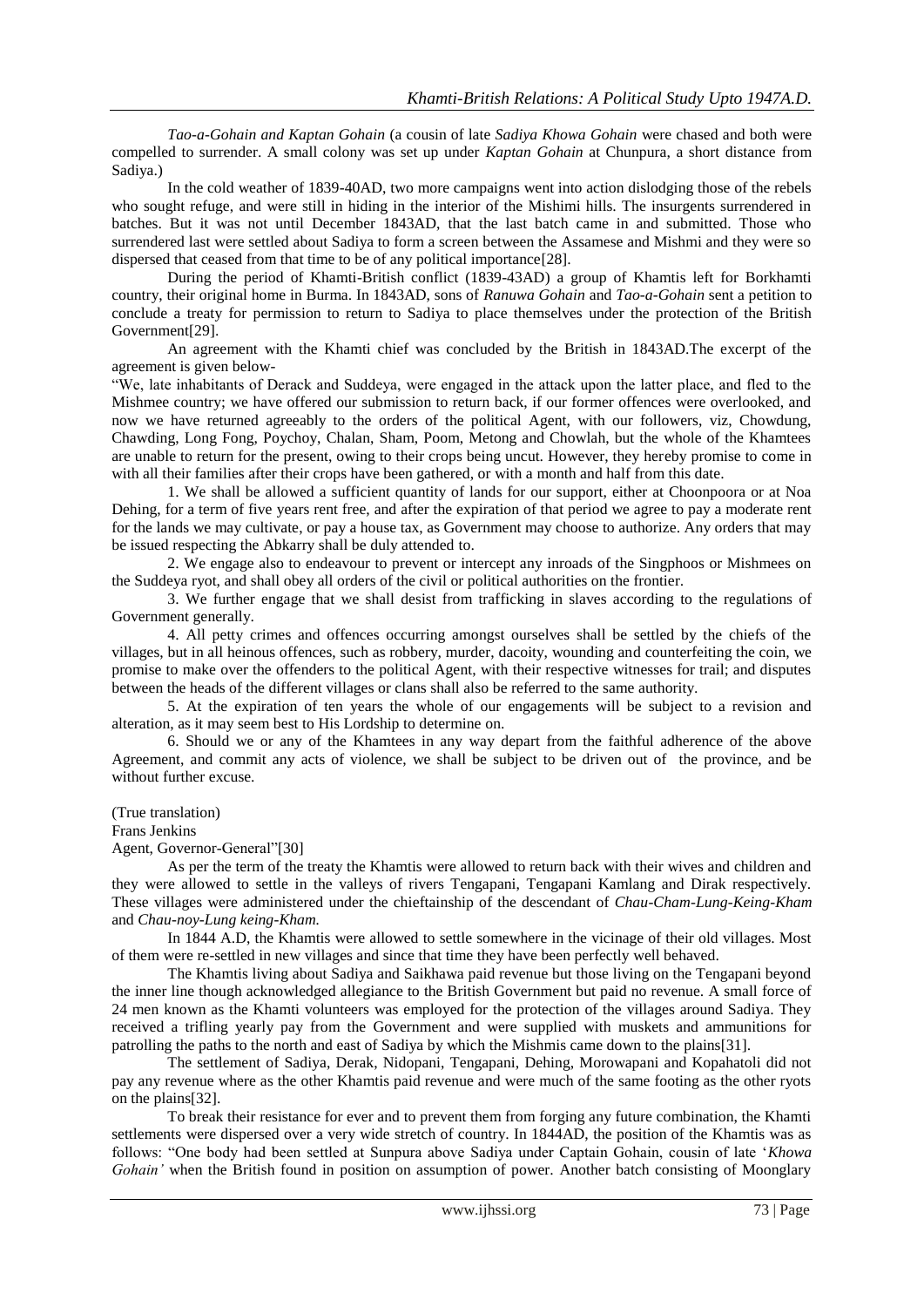Khamtis were shifted to and settled near Saikhowa to the south of the Brahmaputra river. A third body under Chowtang Gohain was settled at Dhemaji while a fourth under Bhodia son of late Khowa Gohain to the west of Luckimpore"[33].

By this dispersion, they were effectually prevented from doing mischief and from that time onward, they ceased to be of political importance. The Khamtis were in good office with the British Government after the incident of 1839AD.

After the Anglo-Khamti treaty of 1843AD, the relations between the two became quite normal and friendly, the Khamti chiefs were given the authority for their internal management particularly Khamti chief of Chowkham area, *Choucha* was authorized to levy taxes on the non-tribal residing under his jurisdiction and on the pilgrims coming to visit *Parsuramkunda*. The revenue thus collected amounted to be about two lakhs a year. He also imposed tax on the merchants coming through the Lohit river to collect limestone[34].

The relation of the Khamtis with the British Government in the post 1839AD incident was reflected in the report of John F. Michell in 1883AD. He reported, "In 1852 *Chow Singthi Gohain* arrived from the Borkhamti country with 300 settlers, and was allowed to settle on the Dirak river near Saikwah, receiving advance on the condition of being assessed in a few years. In 1853 Captain Dalton reported his having appointed a Khamti chief, named *Chow King Gohain,* as chief of his intelligence establishment, and he relied on him for information about all events of importance in the Mishmi country, and in that of the Shans and Singphos on the Tengapani, Now-Dihing, Kerimpani and C. In 1859 the Khamtis furnished us with a contingent of 100 men for the second Abor expedition, a few also supplied to the first expedition of 1858"[35].

Khamti Chief Choucha *Gohain* was succeeded by Chouna Gohain who assumed the title of *Chaufa kon mung* i.e. the king of the country. He rendered valuable service to the contemporary British authority. The British Government, recognizing his help facilitated him with the dignity of *Rai Bahadur* and gave him some precious gift[36]. He was also granted honorium of Rs.900/- per month till his death. He accompanied Lt. Eden in his campaign against the Mishmi of upper Lohit valley.

In 1854AD, two French Missionaries, M.M.Krick and Burry endeavored to penetrate via Mishmi country to Tibet. Both of them were plundered and brutally murdered by the Mishmis under one *Kai-ee-sha*. The Mishmis themselves urged the British to retribution, and the call was not disregarded. In this connection, S.K. Barpujari writes, "In the latter end of February 1855, a little body of twenty Assam Light Infantry with forty Khamtee volunteers, under the command of Lieutenant Eden, entered the hill. For eight days they pressed on and up, swinging themselves across dangered torrents on bridges of single canes, climbing for hours at a time in bitter cold, and without water, until at length about four O"clock one morning they arrived at *Kai-ee-sha's* village. To carry it in face of a light of poisoned arrows was the work of five minutes. *Kai-ee-sha* was taken alive, his sons fell fighting, his daughter surrendered, his village fled, and the triumphant little hand retired more slowly to the plains, cutting away the bridge behind them as they passed. This brilliant exploit has not yet been forgotten in the north-eastern hills by the Tain and Mezhoo Mishimees"[37].

In return to their help, the British established an outpost in the Khamti village of *Chow Keng Gohain* to check the frequent inroads of the *Chulikatta Mishmis*. In October 1857AD, and in the beginning of 1866AD, the *Chulikalta Mishmis* attacked the village of *Chow Keng Gohain* and though beaten off with loss, yet left mark behind them. Arms had been supplied to the Khamti villagers by the British Government and they were as a rule will able to defend themselves.

Government however approved more extended scheme of village defence. A good frontier militia was better fitted to keep these savages in check than any number of regular posts, and a Khamptee colony was forthwith settled at an advanced spot towards the Dikrang, a certain number of its members being fully armed for its defence[38].

In 1885AD, as a expert pioneer *Chau-Cha Gohain* accompanied Political Officer Mr. J.F. Needham to Rima and Burma, Sir Robert Reid, Governor of Assam (1937-41AD) in this connection writes, "Mr. Needham"s principal native assistant on his journey was Chowsa Khamti *Gohain*, of whom he spoke in the highest terms in his report and who was presented with a double barreled gun as a reward, suitably inscribed as from Governor general"[39].

In a significant move from 1892-93AD, the force of Khamti volunteers were gradually abolished and no fresh requirements were made to replace losses by death etc. The conditions of the Khamtis were changing gradually and ultimately, they acknowledged allegiance to the British Government but paid no revenue.

The record of 1896-97AD, reveals that the Khamti Chief *Chowna Gohain* was permitted to hunt elephant in the Diphu Khet beyond the Inner line for which he was required to pay one hundred rupees as royalty for each elephant caught. During the first year, he caught elephants for which he had to pay eight hundred rupees as royalty[40].

After a few years, being satisfied with the peace loving attitude of the Khamtis under the *Chowna Gohain*, this personage was invested with the title of *Raja* by the Chief Commissioner since 1914AD. *Chowna*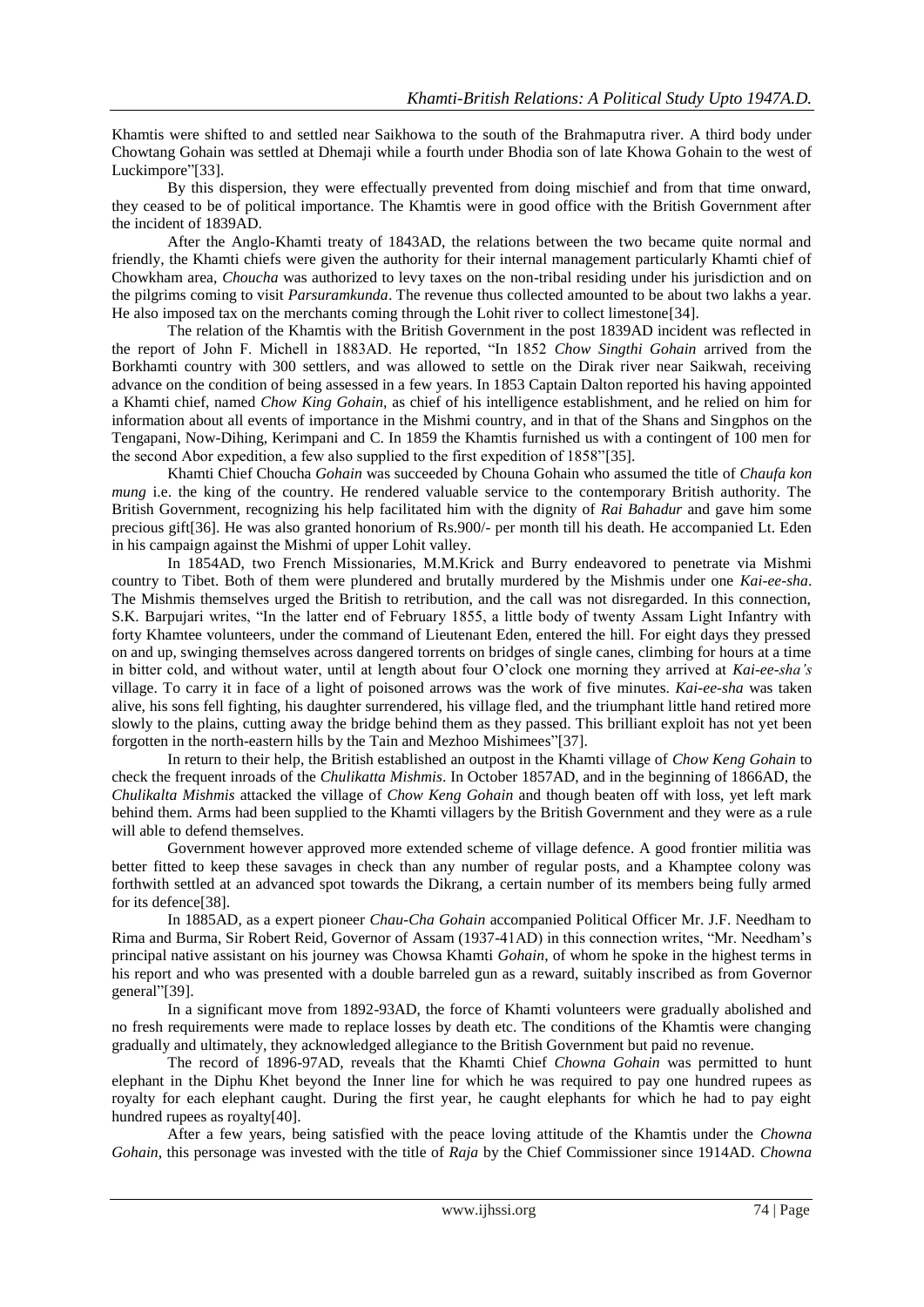*Gohain* alias *Chau-fa-kon-Mung* was the person to render valuable service to Noel Williamson and escorted him to Rima in January 1908AD.

But from 1917-18AD, the Khamtis lost their former privileges of exemption from poll tax; they were assessed to poll tax and treated as full- fledged British subject. All the Khamtis living in the Sadiya Frontier Tract came under the purview of poll tax except their *Raja Chowna Gohain* and his clan (*Namchoom*), living in Chowkham.

The allowance paid to the *RajaChowna Gohain* Khamti at the rate of Rs.30 per mensem in accordance with instructions issued under the Eastern Bengal and Assam Government Letter No.798 P. dated 21st October, 1910AD on account of the political services rendered by him to the Government was considered inadequate and so it was decided that the amount should be raised to Rs.150 with effect from 1917-18AD[41]. However, the allowance was personal to the *Raja* and was stopped after his death in the year 1925AD. In fact, he was the last Khamti Raja exercising influence and enjoying respect both from the British and the Mishmis.

After the death of *Chowna Gohain,* a monthly allowance of Rs.40/ was however sanctioned in favour of his successor *Chow Aimong Khamti Gohain* for the assistance to be given by him to Government in collecting information, apprehending offenders and generally maintaining the quietude of the frontier. The allowance was sanctioned with effect from 1st April, 1927AD.

But ultimately on the basis of a report Mr. J.H. Crace, Political Officer, Sadiya Frontier Tract, the Khamti *GohainChow* Aimong was replaced by Chowfa Kanan Gohain, the eldest survivor of the royal family and the allowance of Rs.40 per month was also transferred in his favour for similar assistance to be given by him to Government[42].

*Chowfa Kanan* was one of the great Khamti chief who died in 1947AD. He was a pious gentleman; benevolent and popular among his subject who was able enjoy confidence from the British due to his cool temperament and gentle behaviour.

In the early phase of post independent period the Khamti chiefs played a dominant role in the politics of the region i.e. NEFA (North East Frontier Agency, former political segment of present Arunachal Pradesh). After *Chowfa Kanan* who died in 1947AD, his son *Chow Khamoon Gohain* became the Khamti chief. It was for his strong adherence to his independent view, strong personality and modesty; he was nominated by the President of India, the only Member of Parliament from NEFA in 1952AD - making him the first man to achieve high regard position of the time. He was a humanist, loved all people without distinction with a burning passion. He championed the cause of the people of NEFA during his tenure of the Member of Parliament for two consecutive terms. People of all social strata"s adored him for his quality of head and heart. After *Chow Khamoon Gohain, Chow Chandret Gohain* (one of the son of late *Chowfa Kanan*) was nominated by the President of India as a Member of Parliament who distinguished himself as a politician of high order and a veteran social worker.

In retrospect, the relations of the Khamtis with the British simultaneously reveal the strength and weakness of their foreign policy. At the time of the British occupation of Upper Assam, they found the Sadiya tract under the possession of the Khamtis. Their chief was recognized by the British Government as the lawful ruler. He was not required to pay any tribute. The internal management of their territory was vested to their own chief, who also dealt with petty cases amongst the local Assamese and collected from them a poll tax of one rupee a head. The Khamtis were contended with the new arrangement.

Initially, their relations with the British were quite cordial but with the coming of their new chief *Chowfa plunglu alias Ranua Gohain,* the relations took a new dimension. Slavery stood as one of the most important barriers in the way of establishing friendly relations" between the Khamtis and the British. In 1834AD, slavery was declared illegal by the British Government. Economy of the Khamtis which was based on the labourers of the Assamese subjects, which they procured by means of raids in the adjoining territories of the Ahoms and the Mataks received a great set back.

Economic consideration was largely responsible for the hostility between the Khamtis and the British. The abolition of the slavery resulting the release of the Assamese slaves hitherto employed by the Khamtis, undue interference of the British in the border disputes between the Khamtis and the Mataks, coupled with the intense love of independence by the new chief, the Khamtis made a sharp reaction. They took a prompt action against the British on the issue of the release of the two Assamese slaves under the possession of the Khamti chief by Col. Adam White, the head of the British garrison at Sadiya. The very day of the release of these two slaves by Col. White, the Khamtis made a sudden attack on the British garrison stationed at Sadiya.

Being intoxicated at their previous successes against the neighbouring tribes, they made a bold attempt but it was imprudent as it rewarded with a failure. Had they employed diplomatic skills with force while dealing with a strong enemy having enormous resources of both men and material at their command, thing would have took a different turn. They failed to maintain diplomatic relations with the states contiguous to their immediate frontier such as the Mataks, the Ahoms and specially the Burmese with whom they had socio-religious affinity and ethnical bond.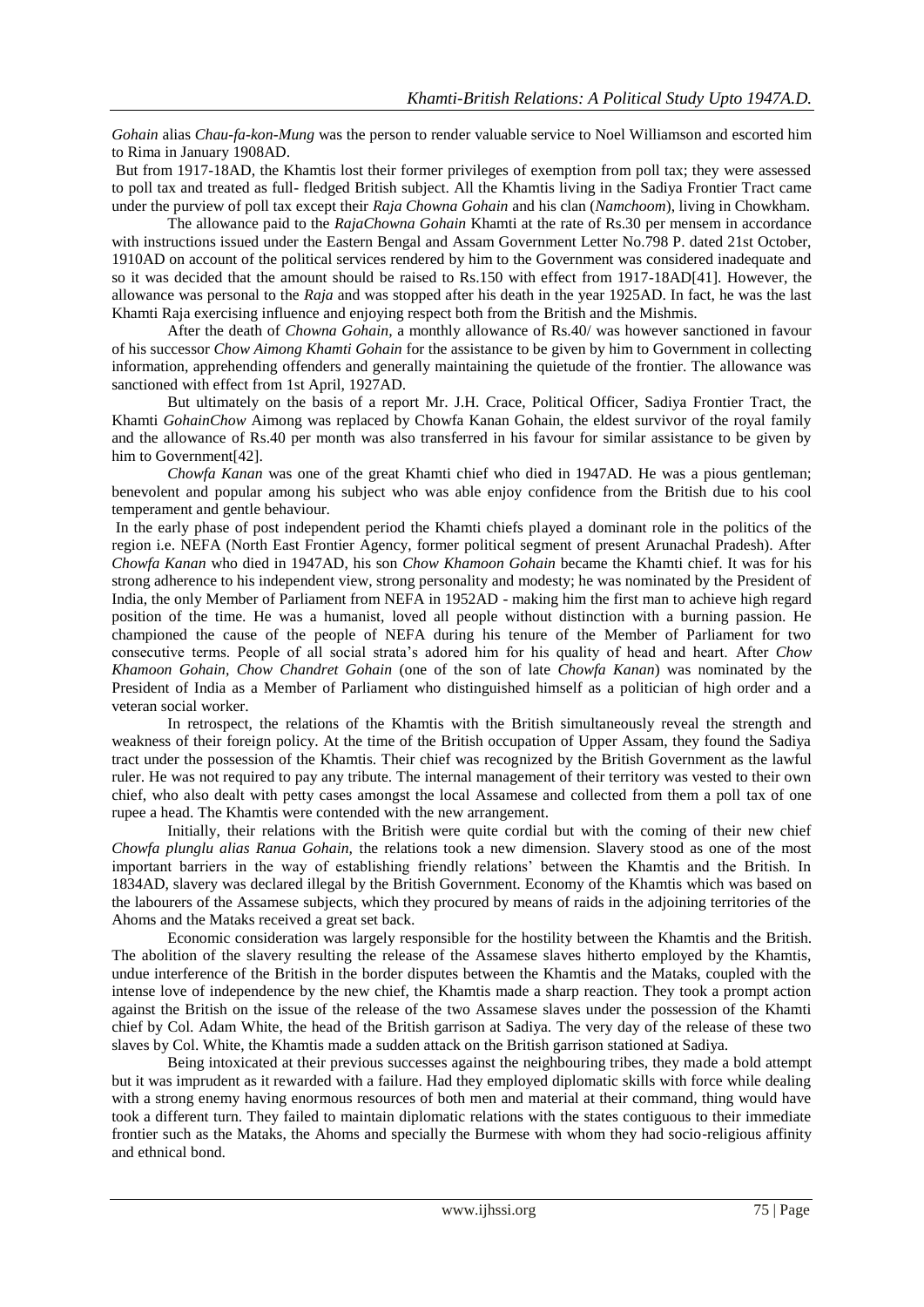Had they followed a liberal policy towards the Mataks and the Ahoms and allowed them to maintain their coveted hereditary powers and privileges, they might easily have been converted into useful allies in the time of need and employed them in fighting against the British. Their high handedness and frequent raids alienated sympathy and co-operation of the neighbours. Instead of coming to the aid, the discontented Mataks and the Singphos, in collaboration of the Abors sided with the British in tracing out the fugitive Khamtis after the uprising of 1839AD. It was the diplomatic failure on the part of the Khamtis to call for the war of liberation.

#### **III. CONCLUSION**

In retrospect, the relations of the Khamtis with the British simultaneously reveal the strength and weakness of their foreign policy. After the uprising of 1839AD, the Khamtis were reconciled and became increasingly loyal to the British Government. The Khamti chiefs such as *Chow Cha Gohain, Chow Kon Mung Gohain, Chow Kanan Gohain* and other rendered desired services to the British authority and they were duly recognized as chiefs by the latter. Most of the Khamti chiefs enjoyed the confidence of the British officials. One Khamti chief named *Chow Keng Gohain* even held the post of the chief of the intelligence branch of the British administration. For this valuable service to the British Government one Khamti Chief *Chow Na Gohain* was rewarded with title of *Raibahadur*. The Khamti chiefs were entitled to small rewards by the British administration like exemption of taxes, exemption from the restriction of catching elephants, receipt of occasional gifts, paying regular allowances and so forth.

From the British point of view, the cardinal point of their policy towards the hill tribes was both conciliatory and suppressive. In dealing with the stubborn hill tribes like the Khamtis, the British were conciliatory no doubt, but they did not hesitate to employ coercive measures when situation demanded. The policy of conciliation was always backed by the display of force. They allowed the tribal groups to enjoy full local autonomy and to preserve their age old traditional set up. Tribal policy of the British reflected in their command to frontier officers and commandant that, "Conciliate these savages if you can. Be persistent in demanding surrender of murderers, but endeavour so to approach the tribes that a basis may be opened for friendly intercourse in the future" [43]

The British never envisaged the plan of the complete subjugation and annexation of the territory of the Khamtis to the British dominion, and to take part in their internal administration probably thought that such a policy would be hazardous and never be successful. The treatment meted out by the British to the Khamtis was in fact, most judicious. As the Burmese phobia was looming large in the minds of the British, they rightly calculated the strategic importance of the Khamti territory in creating a buffer state would have go a long way in safeguarding the eastern zone of their dominion. Initially, the British were suffering from possible Burmese attack, therefore to safeguard their eastern frontier of their dominion; they followed an appeasement policy towards the frontier tribes including the Khamtis. When the Burmese menace was over, they resorted to their traditional policy of routhless annexation. Conciliation backed by display of force was the main theme of the external policy of the British particularly in case of the frontier tribes.

#### **ACKNOWLEDGEMENTS**

The author is thankful to the authority of IGNTU for carrying out Ph.D. work.

#### **REFERENCES**

- [1]. Bengal Secret Political Consultant (BSPC), July 14, 1826, No.2, March 7, 1828, No.4.
- [2]. Swington to Scott. Dec.16. *Bengal Secret and Political Consultations,* Dec.16. 1825. Nos. 25 and 27.
- [3]. Mackenzie, A., *History of the Relations of Government with the Hill Tribes of the North-East Frontier of Bengal*, Calcutta, 1884, reproduced as the *North East Frontier of Bengal*, Mittal Publication, 1995, p.57.
- [4]. M"Cosh, John, *Topography of Assam*, First published in 1837, Sankskaran Publication, Delhi, Reprint, 1975.p.147.
- Political Proceeding dated 7th May 1830, Nos. 7-8.
- [6]. Political Proceeding dated 1st June 1835, Nos. 4-5.<br>[7]. Mackenzie, A., op.cit. p.58.
- Mackenzie, A., op.cit. p.58.
- 
- [8]. Ibid. [9]. Political Proceeding dated 13th March 1835, Nos.1-8.<br>[10]. Political Proceeding dated 24th November 1835, Nos.
- Political Proceeding dated 24th November 1835, Nos.11.
- [11]. *North and North Eastern Frontier Tribes of India* compiled in the Intelligence Branch, Division of the Chief of the Staff, Army Head Quarters India, 1983, Cultural Publishing House, Delhi, p.186.
- [12]. Political Proceeding dated 15th May, 1837.No.12.<br>[13]. Michell, John F., The North East Frontier of Ind.
- [13]. Michell, John F., *The North East Frontier of India* (First Published in 1883AD), reprint in 1973, Vivek Publishing House, Delhi, p.137.
- [14]. Political Proceeding dated 20th Feb. 1839 Nos.105-10.<br>[15]. Political Proceeding dated 27th March 1839 Nos.159-1
- Political Proceeding dated 27th March 1839 Nos.159-136.
- [16]. Political Proceeding dated 6th March 1839 Nos.119-23.
- [17]. Political Proceeding dated 20th March 1839 Nos.31-32.
- [18]. Political Proceeding dated 3rd April 1839 Nos.116-18.
- Political Proceeding dated 10th April 1839 Nos.160-61.
- [20]. Political Proceeding dated 10th July 1839 Nos.61-62.